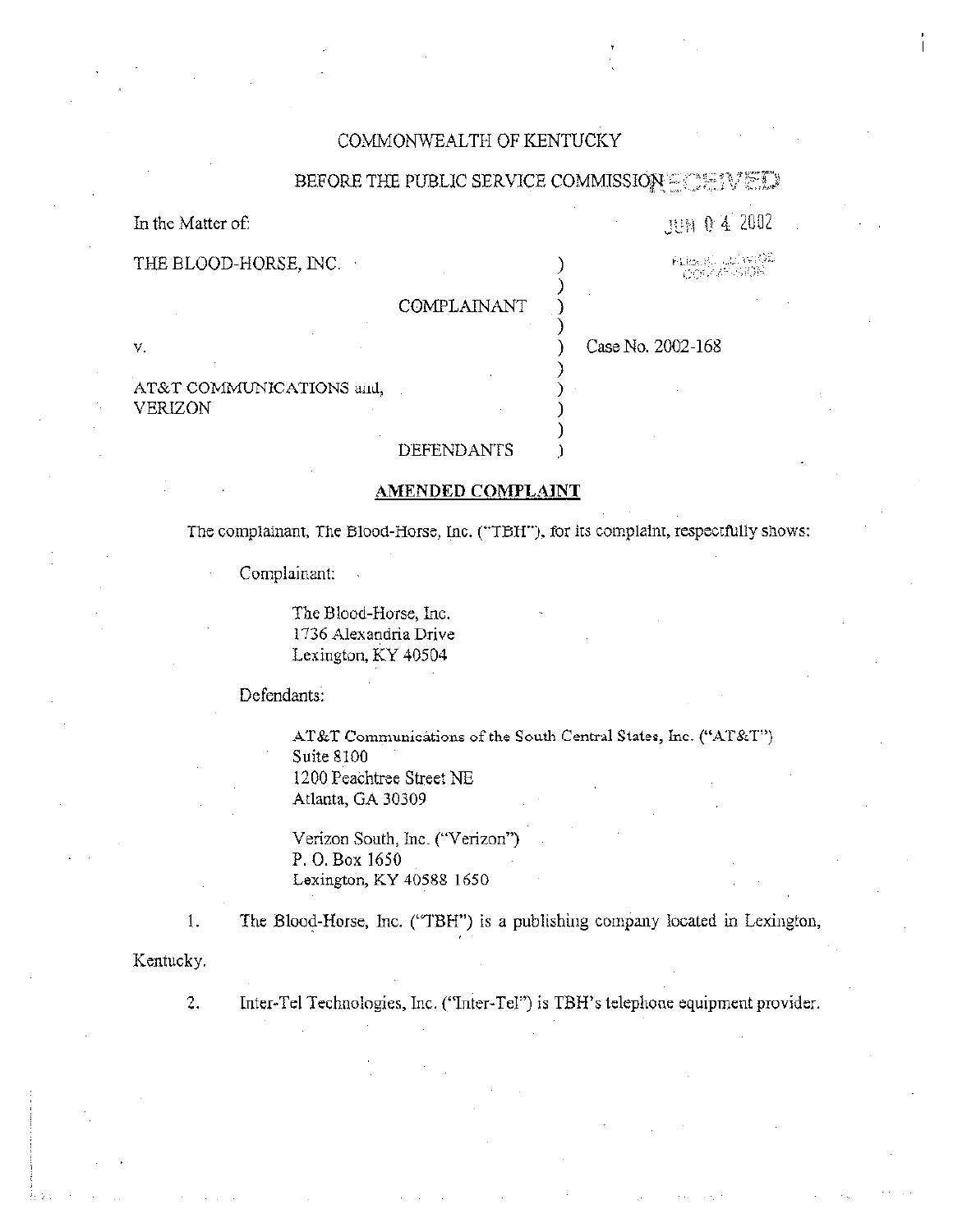3. On or about November 1, 2001, TBH changed local exchange carrier service from Verizon to AT&T. Since that time, it has had two main problems.

4. The first problem TBH is experiencing is the fact that AT&T has not yet delivered Caller ID service for local calls. Currently, TBH only receives this service on long distance calls. This is a key feature that TBH has been waiting for since  $AT&T$  became our CLEC.

5. TBH's main complaint concerns the sending and receiving of facsimile ("FAX") transmissions. TDII is a publishing company with weekly, monthly and quarterly magazines. TBH also publishes books that are sold directly to customers. TBH receives subscription and product orders via FAX. Due to Defendants' faulty systems, when receiving FAX transmissions, TBH receives anywhere from 1/4 to I/2 blank page before the transmission ends but no indication of any error messages. It is frequently impossible to identify the sender of the FAX and/or the specifics of the customer's order. Since TBH is not receiving a fill copy of the  $FAX$ order forms, it is unable to fill these orders. This has cost TBH an average of \$300 to \$400 a day since November 8, 2001.

6. In addition, when receiving a FAX from TBH, customers receive up to 14 or more duplicate copies of a single page out of a multi-page FAX. Those customers, appropriately, complain to TBH that their FAX machines are running out of paper and that they are missing other important FAX transmissions because of this. This is degrading the TBH professional image considerably

7. TBH's FAX probiems are not predictable but they are consistent. AT&T, Venzon and Inter-Tei have tried their basic trouble-shooting techniques but could not identify any problems. However, AT&T and Verizon have not given the necessary additional attention to

2.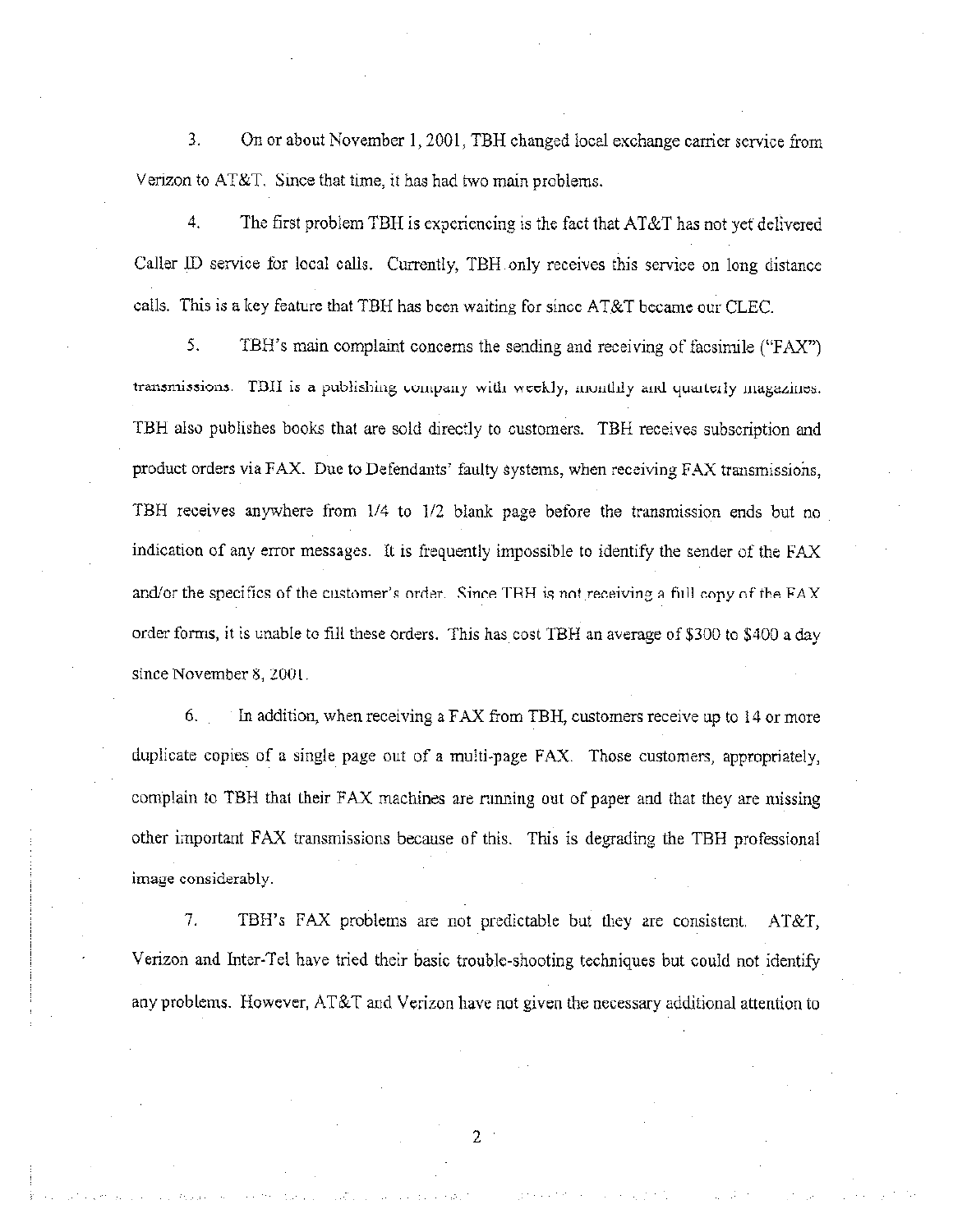solve this problem, and have not resporded to or cooperated with the complainants or PSC Hotline Staff despite numerous requests.

8. TBH and lnter-Tel have provided defendants with all necessary contact information to coordinate a solution but in over six months, none has been reached. The more TBH calls defendants for support, the less responsive they have become. Complete details of the interactions between AT&T, Verizon, Inter-Tel and TBH's in-house communications department and the PSC Staff can be reviewed in the attached document, Exhibit A, incorporated by reference.

9. Ta help salvage TBH's professional reputation, TBH has installed, at its own expense, a new copper line for use when defendants' services are malfunctioning. However, this is not an acceptable or permanent salutior..

10. Wherefore, complainant asks that AT&T and Verizon be ordered to work together and cooperate with TBH and Inter-Tel pursuant to the terms of the agreement that was the srbiect of PSC Case No. 96-478 between AT&T and Verizon's predecessor, CrTE South, lnc. ta resolve TBH\*s FAX issues as quickly as possible, All available resources should be dedicated to solving this long-standing and persistent problem. If there is not a solution, TBH requests that selected DID numbers tagged for FAXing be ported over to copper at no charge to TBH. TBH has incurred an expense of \$211.00 to install the copper line to temporarily circumvent the lines that are problematic. TBH has also lost an estimated \$38,400 in revenue due to the abovedescribed FAX problems. TBH seeks reimbursement for its losses and expenditures from both defendants. Also, TBH's Caller ID service should be made fully operational immediately.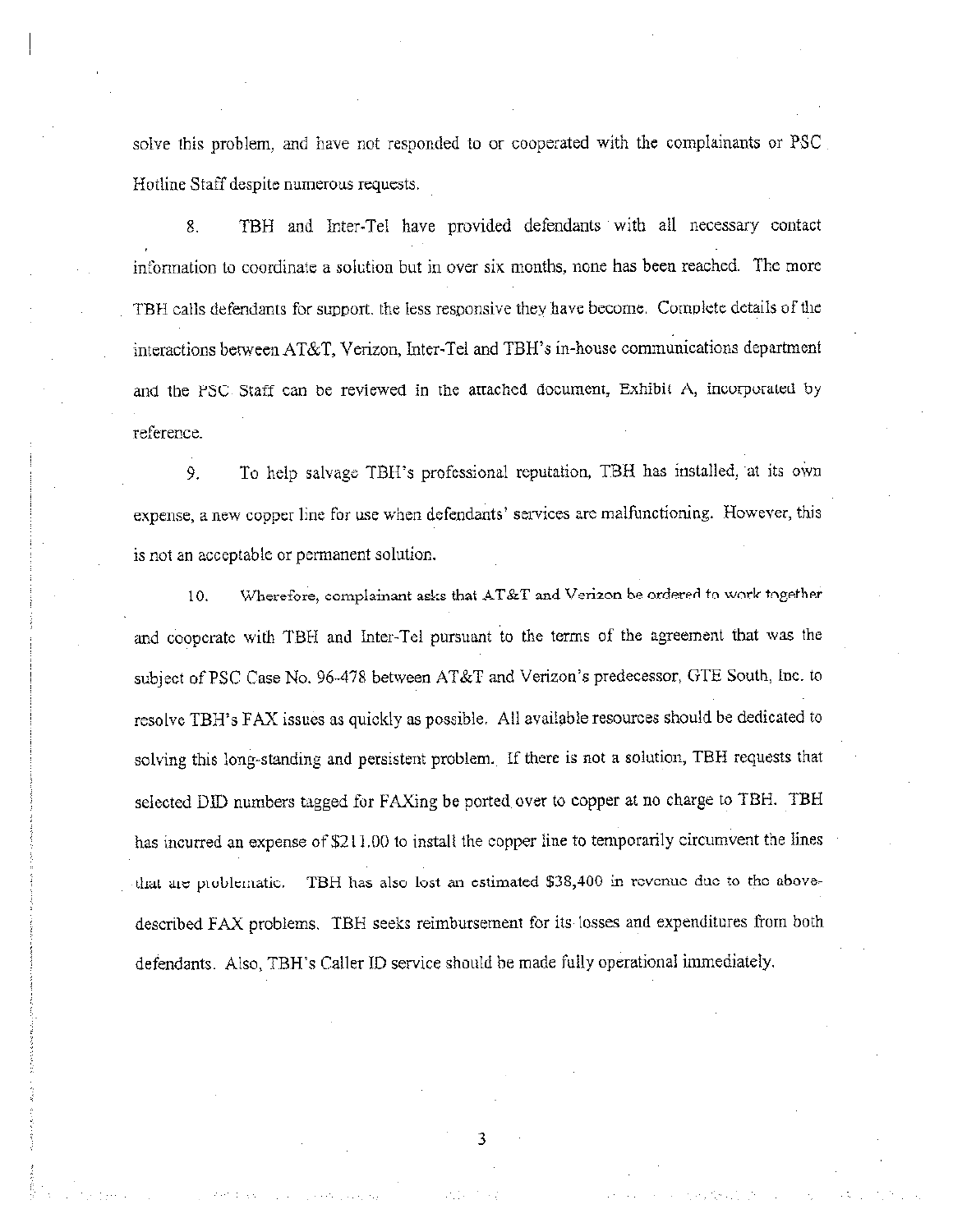4 f.M Dated at Lexington, Kentucky, this <u>for the day of June 2002</u>.

Complamant:

The Blood-Horse, Inc. <sup>1</sup> 736 Alexandria Drive Lexington, KY 40504

Respectfully submitted,

4

W. Conlus

James Park, Jr. Shea W. Conley FROST BROWN TODD LLC 250 West Main Street Suite 2700 I.exington, Kentucky 40507-1749 (859) 231-0000 - telephone  $(839)$  231-0011 - fax Attorneys for The Blood-Horse, inc.

0000AXS.0213827

LexLibrary/159937.1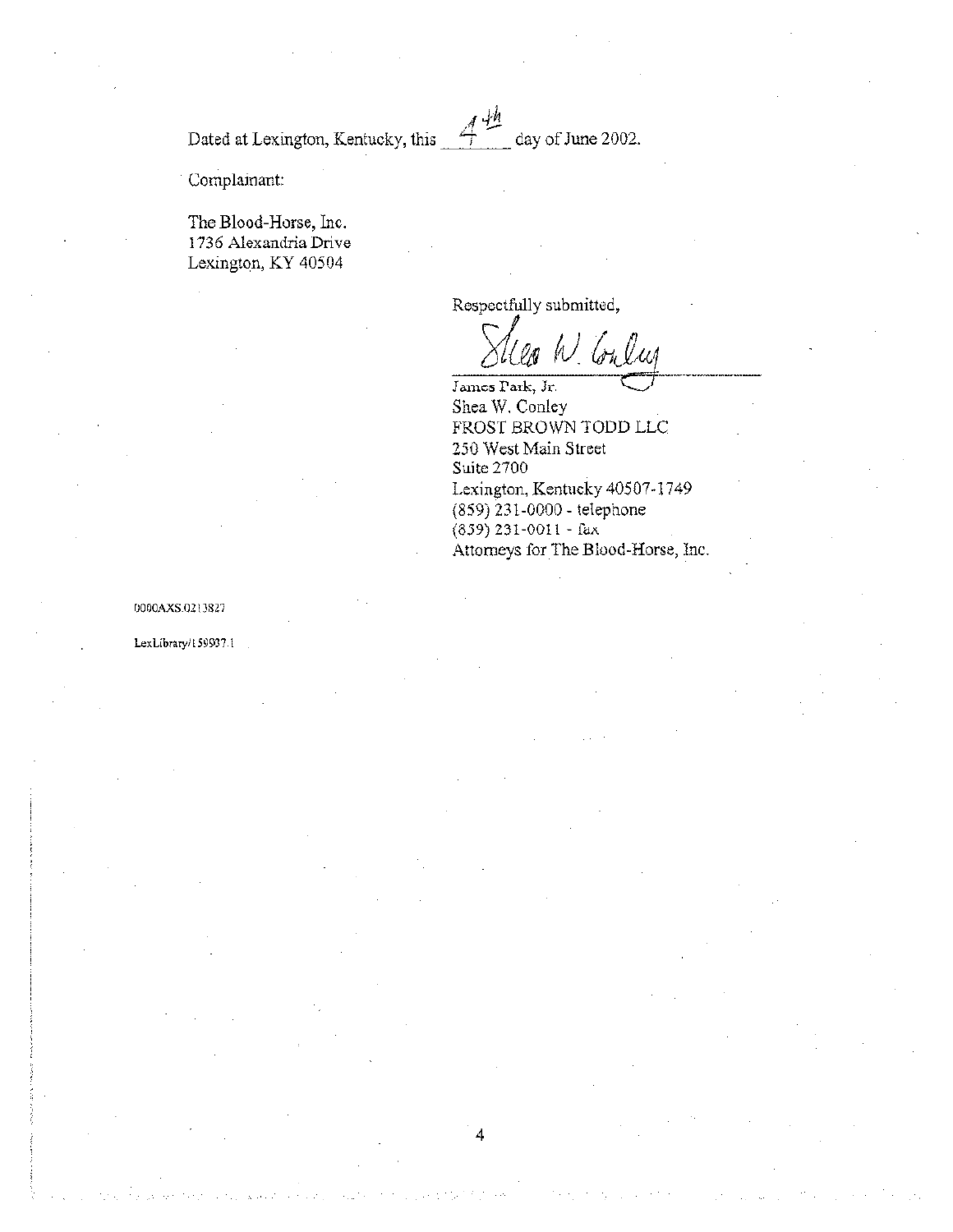-23-2002  $14:15$ THA NEW MEDIA 606 276 6831 P.01/06 TOMATICS AN 72 ANDU Summary **FAX Lines** Type Phone System **WS#** 983.427 Mike Gallenstein Requestor 859-276-6750 Ext. ő750 Phone Department Network Operations 00000009 Dent# Location New Media Annox 11/08/2001 5:06:06PM lteq. Date Responsible Mike Gallenstein Assn. Date 11/13/2001 3:40:42PM Priority Doc Date Completed Hours \$0.00 Charge Description: 11/08/01 -- Imasaoay@bloodhorse.com I have used another fax all day. However, there is a prublem. This is the third such person who cannot get the faxes to go through. First was Blue Grass, Second was Hassett Air (Chicago) and now Hearst in New York. Let me know when it will be resolved. 11/13/01 - bproctor@bloodhorse.com reported: Our fax is not working yet. Someone was here yesterday working. On the fax. I put copies of this morning's fax on Kristle's desk. 11/15/01 - shopewell@bloodhorse.com I received a phone call from Lisa Heider a few minutes ago - she has been trying to fax me a few documents this mothing repeatedly and she said they are not going through. This is to our fax machine in Advertising -- piease check on it.

11/16/01 - bproctor@bloodhorse.com still only receiving half page fax

11/16/01 - hmiller@bloodhorse.com

We continue to have problems with the 276-6706 fax machine.

FLEASE get it fixed. I sent a client a 2-page ad confirmation (last) evening.

They called to say they received 4 copies of the first page and none of the

second. After I faxed the second page by itself, they called to say they had

received 9 copies of our fax and it was still coming. This makes us look really unprofessional, the clients get mad and we waste our time. Thanks for your help.

11/26/01 - Imasaoay@bloodhorse.com

The fax machine still is not working properly. We received only a couple of faxes over the weekend and of those faxes none of them were legible. Only the first 2 inches is coming through. One was a renewal for The Horse and the other two were customers attempting to order from Exclusively fiquine. Please let me know what the surtus is on this. This has been going on for a while now and we are missing orders

11/26/01 - sbearse@bloodhorse.com Let'\$ fix this ASAP. Thanks, \$tacy

11/29/01 - hmiller@bloodhorse.com

We continue to receive complaints about the fax in this dept., 276-6706. One of my clients left a voice mail saying that she tried to fax a proof of an ad hack and the fax kept ringing without an answer and when the machine finally did answer, her fax to us did not go through. This is very frustrating tor both our clicus, and for us. Please get this fixed.

12/06/01 - baroctor @bloodhorse.com No improvement in the faxes, only receiving a portion of any page.

12/11/01 — knixen@bloodhorse.com I sent a fax twice today to New York to the same number and each time  $\Gamma$ 

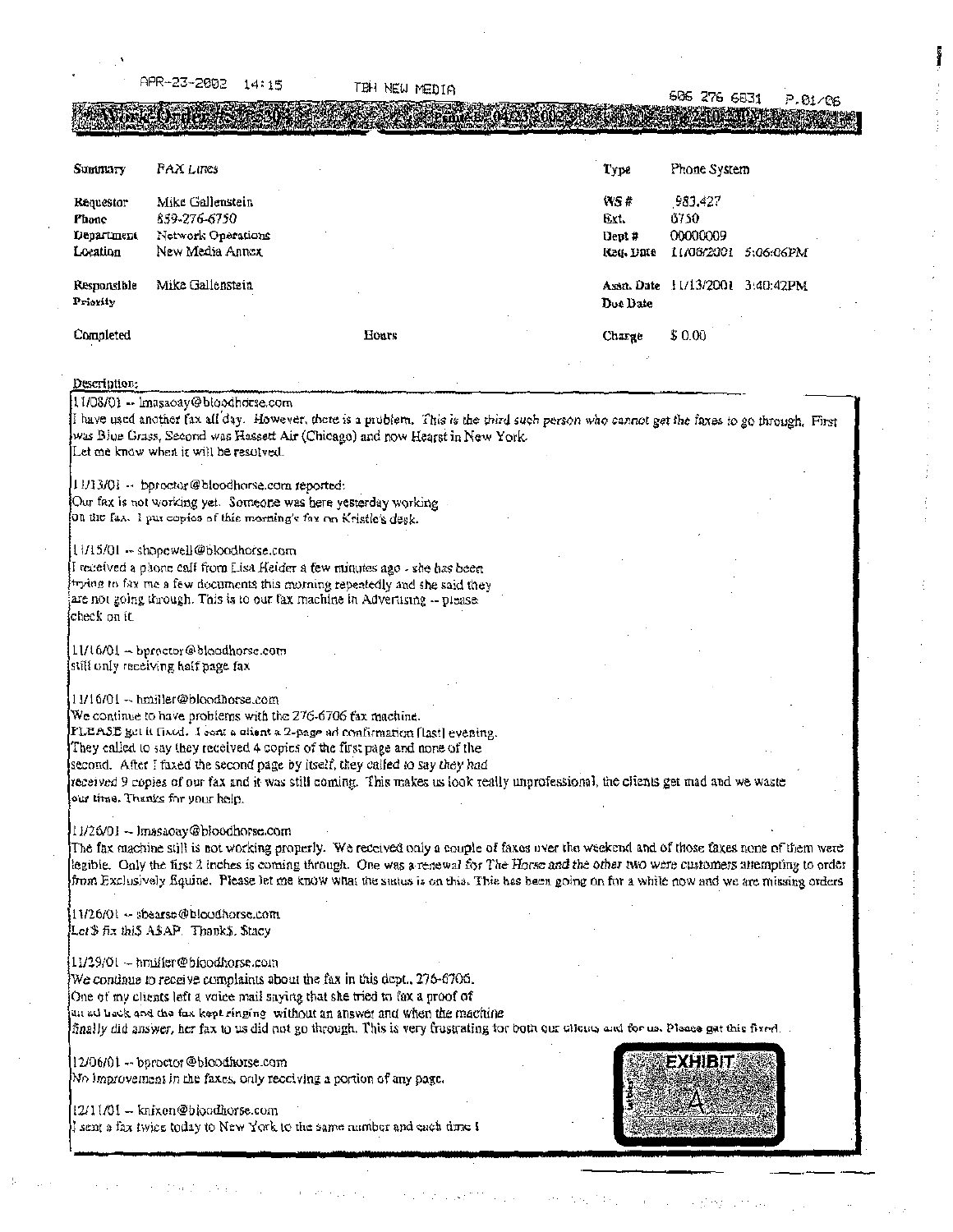APR-23-2002  $14:16$ TBH NEW MEDIA client, they said that my 1-page fax came through 20 times.

12/12/01 - shopewell@bloodhorse.com

Big suprise, I know! The fax machine in advertising is throwing fits again. Lisa tried to fax all day yesterday and she says at times it just rings and rings. Office times it will send only helf a page.

12/12/01 -- emanson@bloodherse.com Gretchen.

I guess now, ranging it through the PBX is not an option. How much does  $AT&T$ charge for additional direct lines? Have we resolved our other fax issues?

 $12/17/01$  - knixon@B)oodhorse.com

I sent a fax today (12/17/01) to New York and my client called to tell me they received 20 copies. I still have not received a confirmation sheet from the fax machine to say it went through, but I cancelled the transmission. This happened to the same fax number on December 11, about which I emailed you.

12/19/01 - bproctor@bloodhorse.com Received a 1/4 page fax at 1:10 today.

12/19/01 - bprovtor@bioodhorec.com Another partial fax 2:00.

12/19/01 - abrumett@bkoodhorse.com The fax machine is sending multiple copies again. Also, the fax is not fully transmitting. Only half of the page goes through or just the top.

12/20/01 -- kacres@bloodhorse.com Lori asked me to email you to let you knew that the fax machine is still not working. It is still only printing the top 1/3.

01/02/02 -- ekiscr@bloodhorse.com FYI - Still having difficulty receiving faxes on Fax # 276-6708. Faxes are cuπing off.

01/02/02 — bproctor@bloodhorse.com |FAX # 276-6743

 $01/10/02-s$  hopewell @bloodhorse.com The fax machine in advertising is again freaking out. I am getting calls from people who are receiving 20 pages of nothing ... and others who are not receiving my fax at all.

 $01/11/02 - draclean@blockorse.com$ Only receiving half-faxes on IKON.

 $[0!/]$ 5/02 - pstayton@bloodhurse.com It's happening again!!! I had a screaming client saying "STOP YOUR FAX". I'm getting 10 copies of the same thing.

01/15/02 - madaway@bloodhorse.com

I am getting yelled at by my customars they are getting 13 pages of each fax I send them. sometimes they get the first 3 pages 12x and never get the last. I have not e-mailed you before but this is happening so often hopefully something will be done.

01/15/02 -- pstayton@bloodhorse.com If asked Michelle Adaway to give me some numbers and she said it is happening to a lot of her clients and she did not give me any particular one. I asked her from here on out to please write the number down as the client complains. I will also send an erasil to "Advertising Department" relling them to do the same. Kathy Taylor, Capstone Enterprises (352) 622-6616 fax number is the complaint I got this morning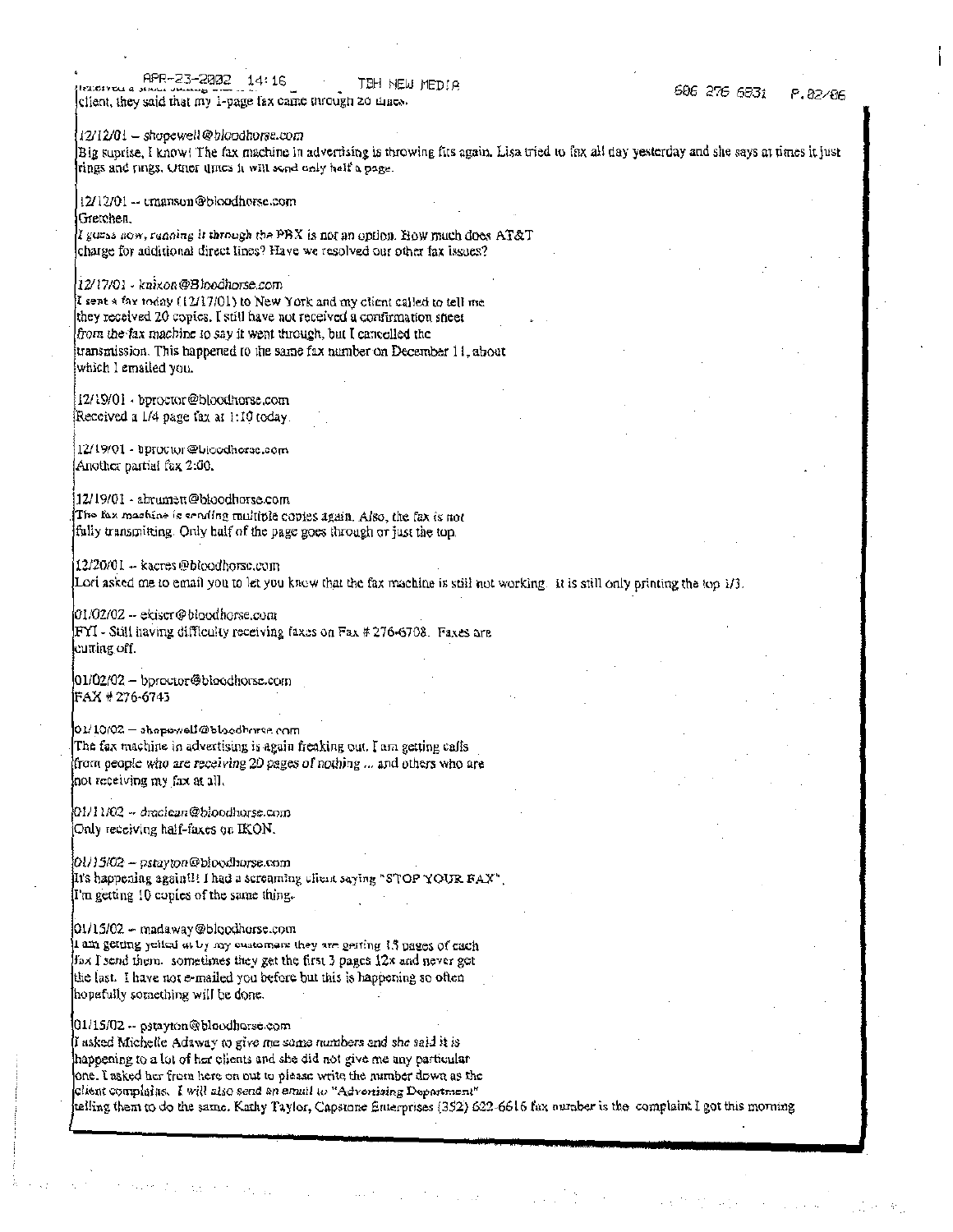APR-23-2002 14\16 HIDAL - Huasaosy wind

TBH NEW MEDIA

02/25/02 -- reunningham@bloodhorse.com Recieving only half of the page faxes.

02/28/02 - kpautz@bloodhorse.com Receiving quarter and half pages from FAX machine.

#### 03/04/02 -- shepswell@bloodhorse.com

our fax machine in Advertising is sending multiple copies again - I just had a customer call to tell me she received 4 copies of the first page, 4 second copies of the first page, then 4 copies of the last page. She was pretty upset I was "wasting all her paper" on a two page fax.

#### 03/08/02 -- shopewell@bloodhorse.com

Have gotten three calls today from people who say our faxes are coming through half way and stopping. We are faxing ALOT today to approve ads for the Horse Source.

03/08/02 -- shopewell@bloodhorse.com

I have received a call from a client who has been trying to tax an approval on an add since lunchtime. She says our fax "rings and rings" and never. answers. I am awaiting for approximately 50 ads to be approved by fax this afternoon.

Fax machine is sending multiple copies to recipients AGAIN and they are calling getting 5 of the first page and none of any other page.

Tve gotten four more calls from clients receiving the cover page 12 times and no other pages. A couple more have called to say they are trying to SEND something and they get busy signals

#### 03/15/02 --{beider@bloodborse.com}

Obviously nothing has changed at the Blood-Horse since i've been gone. The fax machine is still not working properly. I'm not sure if you have other complaints on sending or receiving but all this week, when I'm faxing to 859-276-6706 one out of three faxes DOES NOT go through. I also had Hamilton Research tell me this morning they had problems yesterday.

#### 03/18/02 -- shopewell@bloodhorse.com

Brenda from Harailton Research just called me. I sent her a 3 page fax and she has golten 1 of the first page. 14 pages of page 2 and none of page three.

#### $03/18/02 -$ shopewell@bloodhorse.com

Just got an excited phone call from Leonie at Equigym - I had faxed her the ad for the Horse Source for her approval and she got 14 copies of the first page and 9 of the second. Since we faxed her Friday the same ad and she also got numerous copies, she is considering sending up a bill for a ream of paper. She was isughing/kidding about it - but did make a point that this is becoming a habit.

03/29/02 — Trassanay@bloodhorse.com |

Just checking, is there any progress on the fax? Let me know when you have a chance,

#### Resolution:

Lori, there has been a call in on this since yesterday when Bonnic reported it. I don't know when it will be fixed. - 11/09/01 GS

Ikon came and determined that the fax machine is working fine, the trouble seems to be in the phone lines, or the PBX system. -- 11/12/01 GS

Verizon tested 276-6743 and they say the lines are fine, they don't see any problems with it.  $-11/13/01$  GS

Contacting AT&T, Verizon and Inter-Tet. Not enough resources available to "bitch" down their throats 3-5 times a day. Will seek onelizers to take on this responsibility.  $-11/13/01$  MAG 15:44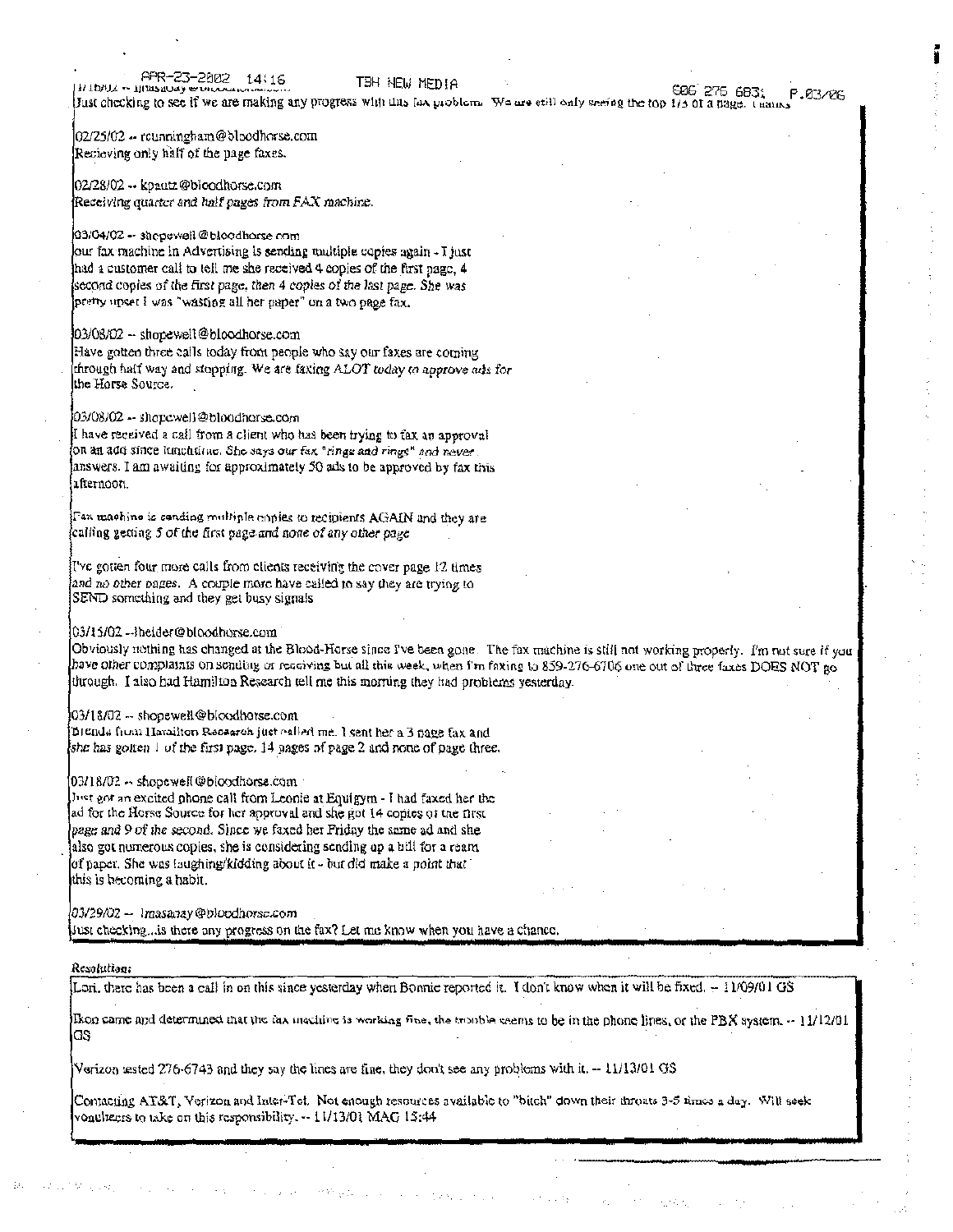$APR - 23 - 2882 - 14117$ 

TEH NEW MEDIA

were all pointing back to the PBX. Left message on service line VM.  $\sim$  11/13/01 GS

605 276 6831 P.04/06 Called Inter-Tel and told them we had Duplicator come and replace the board as well as Verison sheeking specific manners, and any

Will contact the PSC on Monday to file an unsatisfaction report on our CLEC & our LEC. -- 11/16/01 MAG 16:58

Held off calling the PSC after cogversation with Larry Sterm. Inter-Tel tested FAX lines on 11/21/01 and all tested clean, Inter-Tel has offerred to work with AT&T for a solution if problem persists. -- 11/26/01 MAG 08:54

Talked with imassony@bloodhorse.com and have come up with a plan to put a little pressure on the telcos to get this fixed. Each day we will email the an estimate of how much we loose due to this problem. This should make it tangable enough for them to expidite a solution - 11/26/01 MAG 11:25

Contacted Larry Sterm of AT&T so they can hook up with Inter-Tel if necessary,  $\sim 11/26/01$  MAG 12:33

Attempted to open a trouble ticket with AT&T [last] night. Brad at AT&T said they do not have control over the circuit and that we need contact Verison. When we contacted Sherry at Verison, she checked with her supervisor, Barry, and he reported that the numbers were being banded off to AT&T and to check with them. Contacted Larry Sterm (our account manager) to see if we can get the correct information to the AT&T support center so we can open a trouble ticket with them. -- 11/27/01 MAC 09:43

AT&T Trouble Ticket# IN2702934. We can call 800-222-1000 for an updated status. . 11/27/01 MAG 15:23

Pete at AT&Treported nothing looked out of the ordinary. They said they may need to work with our vendor (Inter-Tel) to perform some diagnostics and see if there are any errors or bi-polar violations  $\sim$  11/28/01 MAG 09:13

[Sob at AT&T is going to do a hard core test of the T1 after 6:30PM tonight - 11/28/01 MAG 16:50]

Talked to Bill Hester at Inter-Tel. The information AT&T needs will require a technitian on site to assit. He is going to call tomorrow for when they can get one here.  $-11/28/01$  MAG 17:07

Called to get status of testing. CSR reported that AT&T Verizion started their stress testing at 7:57PM EST, -- 11/28/01 MAG 21:15

Bob at AT&T finished testing T1. When looping the CSU (our phone equipment) there were intermittent error about every 3-5 minutes. All NIU (the box on the wall) testing was OK. They suspect a cubling problem between the NTU and the CSU. 11/29/01 MAG 08:11

AT&T dispatched a tecn from Verizon on 11/29/01. At approximately 20:00 they performed a test on the lines and verified everything was working up to the smart-jack. Inter-Tel is scheduled to be here 11/30/01 to work with AT&T to help resolve any problems hetween the CSU and NIU. 11/30/01 MAG 08:51

Called AT&T for a statue update. Everything has tested clean up to the smart-jack. I notified them that our vendor will be in today to contact them to get this resovled. They indicated that we were to be billed for the tech that was dispatched here, even though I go not recall authorizing this, 11/30/01 MAG 09:45

Contacted Larry Sterm to talk about this tech dispatch. Unfortunately I do not have the voice mail where Bob from AT&T said he would dispatch a tech. He is going to be looking in to it especially since the tech was on hold for 2 homs waiting for AT&T to get on the line to she could do the testing. I I/30/01 MAG 09:59

On 11/29/01 Gretchen OK'ed tech to come in. Willing to split the difference on the cost of the Verizon tech due to the 2 hour hold time waiting for AT&T techs to get on the line. 11/30/01 MAG 10.25

On 11/30/01 Inter-Tel came in and taiked to AT&T while on premise. Danny concluded that we needed a new T1 card. It should be here Monday, 12/02/01 MAG 11:51

On 12/03/01 Danny from Inter-Tel called and said he had to order the T1 card and it should be in the office tomotrow morning. GH3 10:20

On 12/04/01 Donny from Inter-Tel called and said he had spoken to the place that ships the cards and it had not been som yet, he says he will be here in the office tomorrow morning. GHS 1:01

New T1 card & cable replaced on 12/05/01 -- 12/06/01 MAG 12:06

Checked phone system diagnostics this morning. We are still receiving BPVs and CRC errors. I do not know if they are in acceptable levels or not. It appears our problem it still here however, Will notify Inter-Tel and AT&T. 12/06/01 MAG 12:08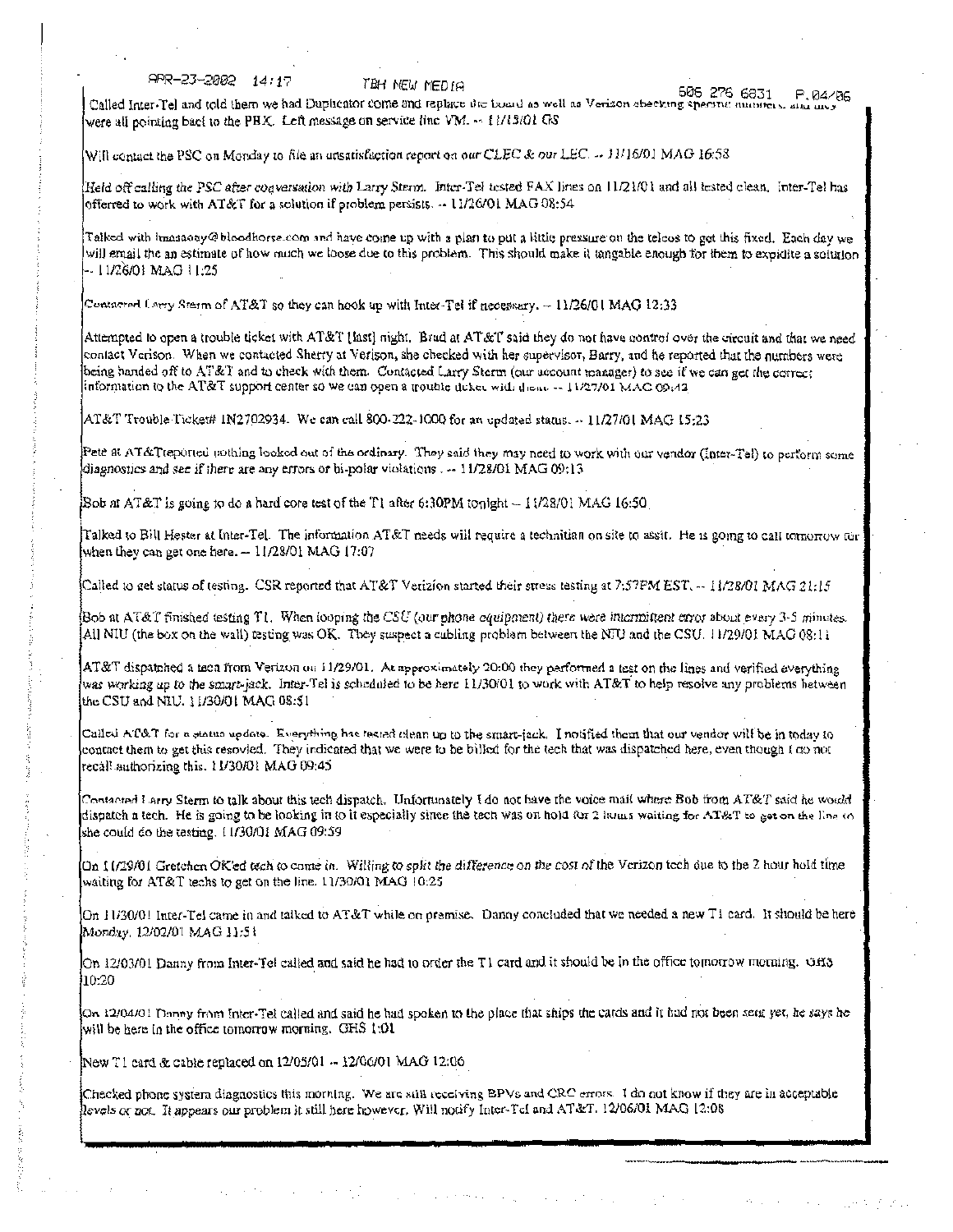APR-23-2002 14:17 овалет гланет.

TBH NEW MEDIA

606 276 5831 P.05/06 costing us \$300-\$500 in sales a day because of the continued PAX problem. Will discuss attemptives with him upon the return.

Contacted CT Innovations (a third party supporter of Inter-Tel products) to see if they have any ideas on how to resolve our problem. 12/11/01 MAG 15:45

Lisa Heider emailed to say that she has been trying to fax all morning to 6706 and it won't go through, she keeps getting errors. I told her to fax to admin for now and that I'd report the problem.  $12/12/01$  GHS 9:28

Danny from Inter-Tel called and left a message on my voice mall that he would be in our office on Tuesday to check out the fax machines and he never showed up. 12/12/01 GHS 9:30

Spoke with Larry Sturm about getting direct lines put in and the problems we are still having. He is going to call and see what he can get resolved from his end and get back to us. 12/12/01 GHS 14:38

Taiked to Charile Peck. Danny is supposed to replace some more equipment (another T1 card and possibly the single-line card for analog lines). Notifying AT&T to keep the ticket open, in case Inter-Tel has to work with them some more. 12/17/01 MAG 14:03

12/18/01 Danny replaced 2nd T1 card today

12/11/01 MAG 09:45

12/19/01 Chuck made some programming changes to our T1 card and trucks. He fixed the night problem and hopefully the fax problem as well. He brought a single line card to replace, but it turned out to be the new of a version. Wants us to monitor it all for a couple of days.

Left a message with Charlie Peck, the Inter-Tel service manager. Notified him again that we are loosing \$300-\$500 per day because of this FAX problem. Only solution I see in the near funtre is to install a dedicated FAX line and migrate it. 12/27/01 MAG 14:27

Taiked to Charlie Peck, said we could isolate the number on copper again with no problem. The phone system would bave no problems with it. We will proceed with this plan. He also said we need to get a metting with Verizon, AT&T and Inter-Tel onsite to get this resolved. I think I may skip the nice route and go straight to the PSC for this. I feel like I'm getting the run-around. Contact vlsmith@mail.state.ky.us -- 01/02/02 MAG 13:55

Talked to Larry Sturm of AT&T. He said that if we call Verizon and tell them to port the number over, every thing should go pretty smooth. - 01/02/02 MAG 16:38

Taliked to Susan Pennington at Verizon (888–571-3971 ext. 4087) to arrange for 6743 to be ported over to copper. Said she will submit the order and we should get a confirmation in a couple of days. If we don't hear anything by then, call her or her assitant Kim Good,  $\sim$ 01/08/02 MAG 12:08

Susan Founington at Verlaun (888-571-397) ext. 4087) tried to enter in our order but it was rejected. She said they coudin't do it because the 859-276-6743 was not owned by them. This is the final straw. PSC here I come.  $-01/100x$  MAG 10:11

Called Ginny Smith with the PSC and reported our problems. Investigation is now under way. -- 01/10/02 MAG 10:21

Sent copy of this work order to Ginny Smith. -- 01/14/02 MAG 10:27

감함은 나는 모든 모든 모

Received call from AT&T. They were inquiring more about our problem. Requested examples of number that we having problems with. Received numbers from boroctor@bloodhorse.com for received problem faxes. Waiting on numbers from pstayton@bloodhorse.com for ourgoing problems. -- 01/15/02 MAG 11:09

Left message at  $300-222-5102$  with AT&T about the numbers we are having problems with.  $-01/15/02$  MAG 12:57

 $\text{A1}\&\text{T}$  called back and acknowledged they got my valuemal) and requested all of our FAX DiDs. I reported 6706,6829,6743,6868,6831,6708. Said the would hand over this information over to their techs so they can begin tooking in to the matter. -- 01/15/02 MAG 13:59

Vorison called hack and said that they had heard from PSC and that they would look jnto the matter. I spoke with Sue at 1-800-483-7988 Option 3 who says she is going to call Larry Sturm and Charlie Peck and try and arrange a meeting of all three to hach out the problems. I told her I felt the problems started when we ported our lines through AT&T and that our other fax lines that do not go through our T1 worked fine, - 01/16/02 GHS 9:43

FAXed a fax to a sample number with AT&T tech on the phone. 01/18/02 MAG 15.22

Talked to Diane at AT&T. She is going to open a new ticket so that a tech will arrange a meet between AT&T, Verizon and Inter-Tel here